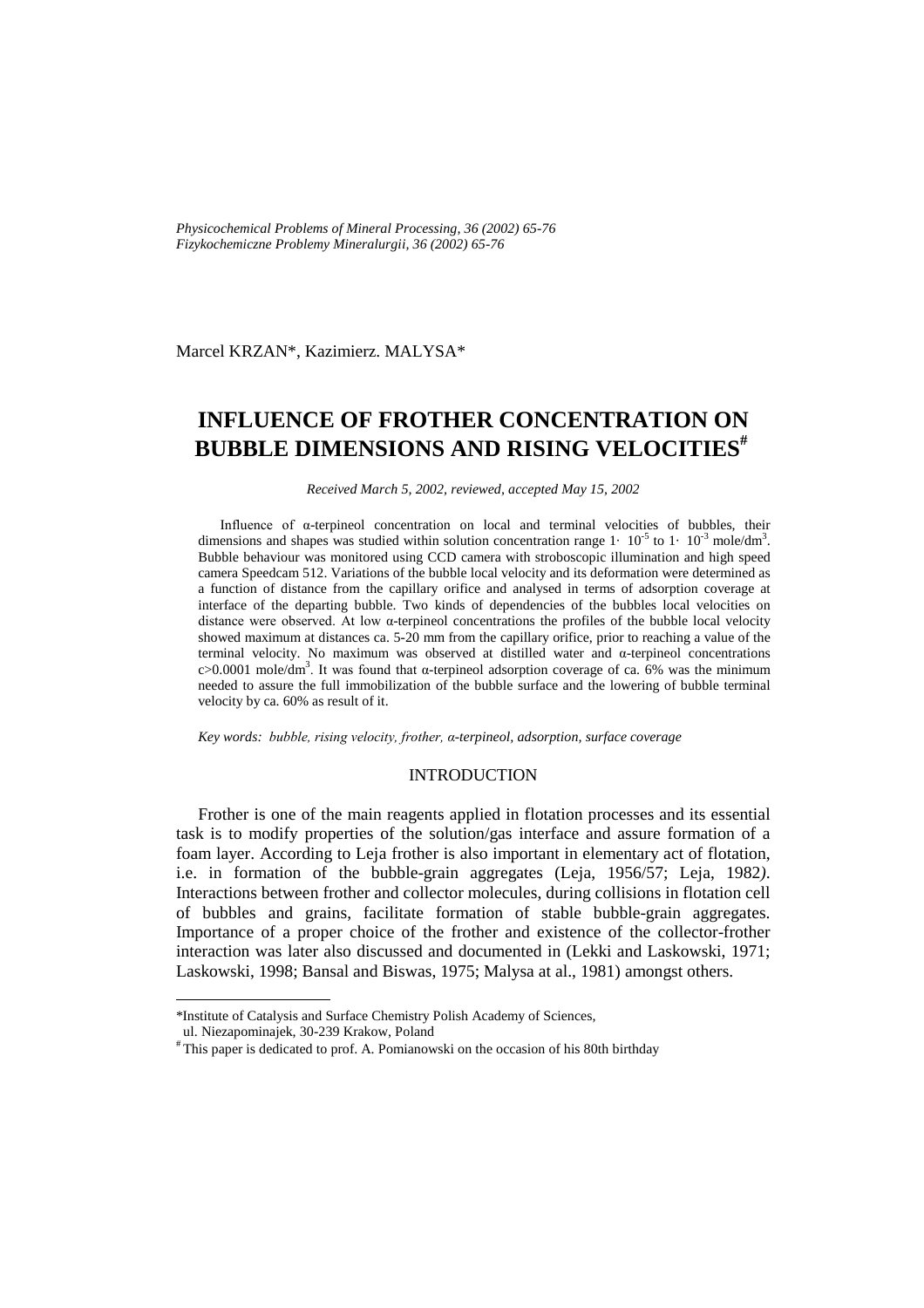In flotation bubbles act as carriers transporting grains of useful ore component(s) to froth layer. Probability of collision,  $P_k$  of bubbles and grains depends on their dimensions (Laskowski, 1974; Reay and Ratckliff, 1973; Weber and Paddock, 1983; Yoon and Lutrell, 1989; Schimmoler at al. 1993) as:

$$
P_k = A (R_g / R_b)^n
$$
 (1)

where  $R_b$  and  $R_g$  are the bubble and grain radius, respectively, A and *n* are parameters that vary with Reynolds' number of bubbles. For conditions representative for flotation n=2 is generally assumed. As a result of frother adsorption the dimensions of bubbles formed during gas dispersing and their rising velocity can be changed. Degree of adsorption coverage at interface of the bubble formed depends mainly on velocity of creation of fresh gas/liquid interface and kinetics of frother adsorption. When the bubble formed starts to rise up its motion causes disequilibration of the adsorption coverage along the bubble interface and a gradient of the frother surface concentration is induced (Levich, 1962; Dukhin and Deryaguin, 1961). This gradient of the surface concentration (surface tension) reduces mobility of the bubble interface and consequently the bubble velocity is lowered. Lower bubble velocity means a longer time of contact with colliding grains.

The paper presents results of studies on influence of α-terpineol concentration on local and terminal velocities of bubbles, their dimensions and shapes. Profiles of the local velocities of bubbles in clean water and α-terpineol solutions were determined as a function of distance from the capillary orifice on which the bubbles were formed. Variations of the bubble velocity and dimensions are analysed in a function of solution concentration and adsorption coverage at interface of the departing bubble, as well.

## EXPERIMENTAL

Figure 1 presents schematically the set-up used in the experiments. Bubbles were formed at the capillary orifice of inner diameter 0.07mm using the Cole-Parmer syringe pump enabling high precision control of the gas flow. To avoid optical distortions a square glass column  $(40x40 \text{ mm})$  was used to monitor velocity and dimensions of the bubbles departing from the capillary. Bubble motion was monitored and recorded over ca. 350mm distance from the capillary orifice. Sony XC-73CE CCD camera (with Cosmicar objective and rings for magnification) coupled with TV monitor and JVC BR-S800U professional video recorder (with Editing Control Unit RM-86U) were used to monitor and record the bubbles motion. To determine local velocity of the bubble at various distances from the capillary orifice a stroboscope (Drelloscope) illumination with 100-200 flashes per second was applied. In such manner 4-8 images of the bubble positions were obtained on each frame of the videotape. To get absolute dimensions an image of the nylon sphere of 7.85mm diameter was recorded after each experiment.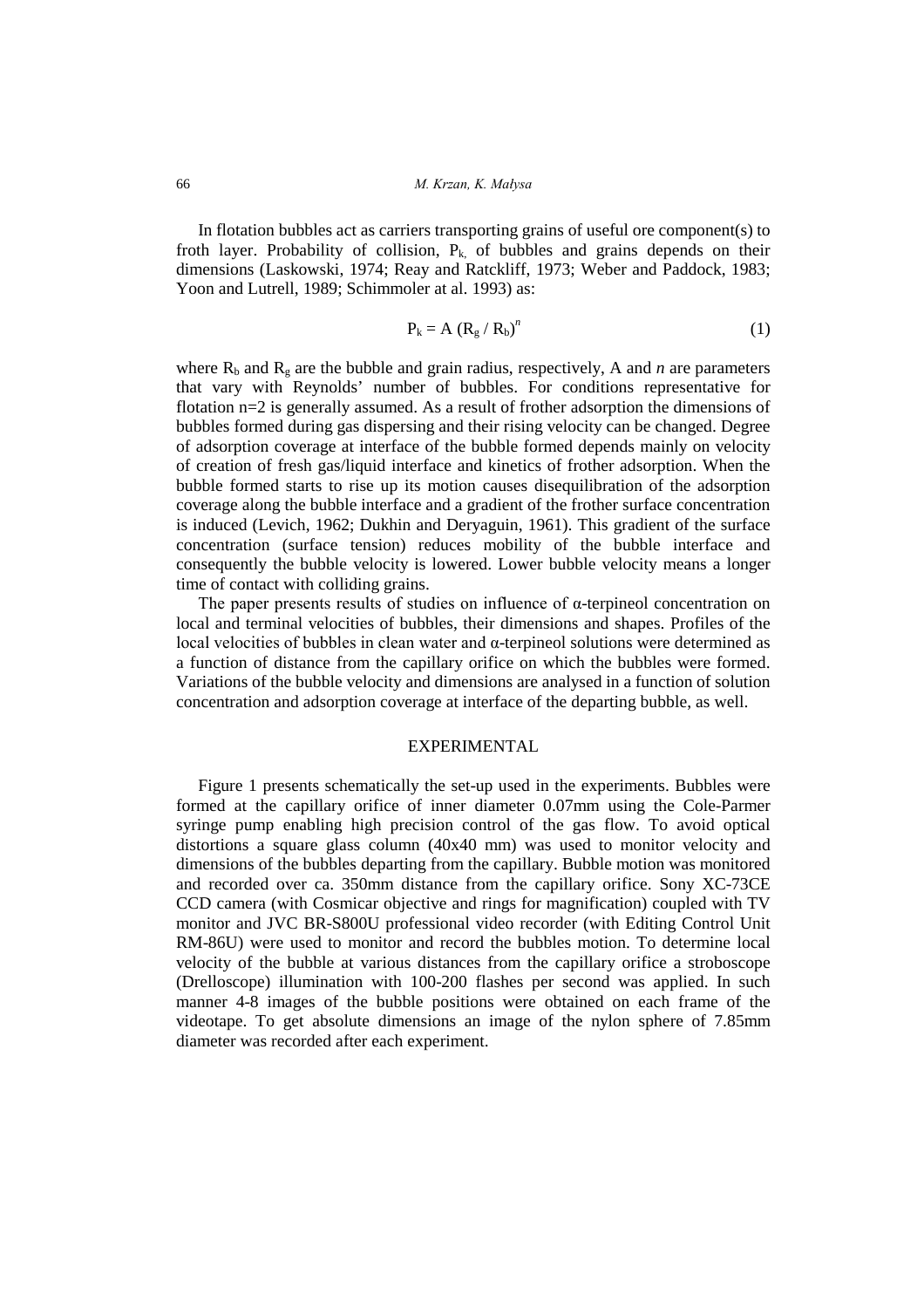

Fig.1. Schematic of the experimental set-up

Sequences of frames of the video recordings were digitalized using frame grabber and analyzed using a PC with SigmaScanPro Image Analysis Software*.* Distances between subsequent positions of the bubble on the frame and its vertical and horizontal diameters were measured as a function of distance from the capillary. Every measurement was performed at least 3 times and mean values were calculated.

High speed camera Speedcam 512+ was used to determine bubble behavior during acceleration, immediately after departing from the capillary, and at the stage of "collision" with free surface, i.e. at the bubble arrival at solution surface. The camera maximum speed is 1182 frames per second, i.e. it makes possible recording of phenomena occurring in time scale shorter than 1 msec (ca. every 850 microseconds).

Surface tension of α-terpineol solutions was measured using the du Nouy ring method (Lauda tensiometer model TD 1), taking into account the necessary correction factors (du Nouy and Lectome, 1919; Lunkenheimer, 1982). The accuracy of the measurements was 0.1mN/m.

Four-times distilled water and commercial α-terpineol was used for the solutions preparation. The experiments were carried out in room temperature  $(20\pm1^{\circ}C)$ .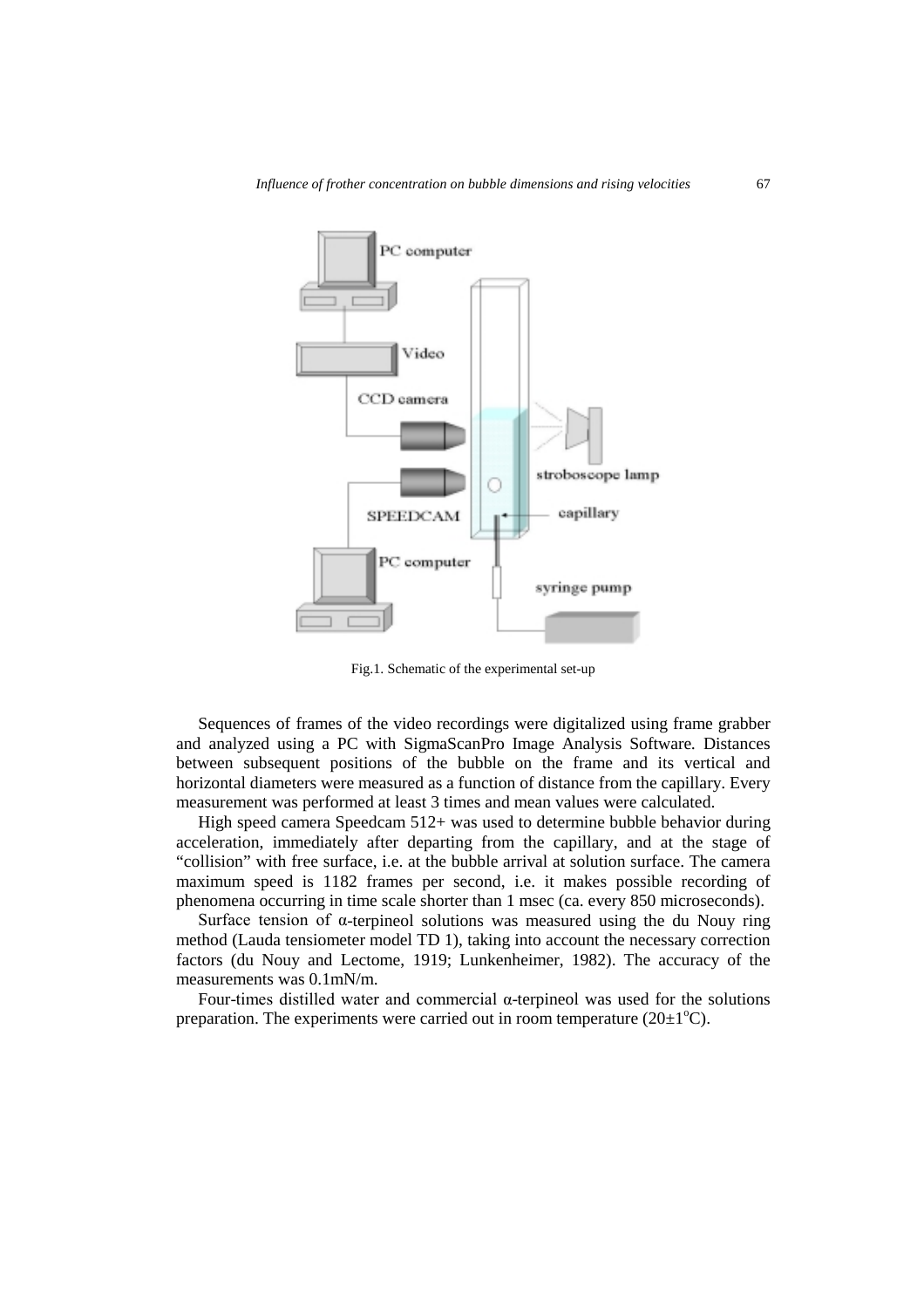## RESULTS AND DISCUSSION



Fig.2. Images of bubbles departing from the capillary orifice at distilled water and α-terpineol solutions of concentrations  $5 \cdot 10^{-5}$ and  $1 \cdot 10^{-3}$  mole/dm<sup>3</sup>.

Figure 2 presents the images of bubbles departing from the capillary orifice at distilled water and  $\alpha$ -terpineol solutions of concentrations 5 $\cdot$  10<sup>-5</sup> and 1 $\cdot$  10<sup>-3</sup> mole/dm<sup>3</sup>. A few important features can be noted immediately from these pictures. With increasing α-terpineol concentration: i) the distances between consecutive images, ii) dimensions, and iii) deformations of the bubbles are decreasing. As these experiments were carried out under identical stroboscopic illumination (100 flashes/sec) it shows that the bubbles velocity was decreasing with increasing  $\alpha$ -terpineol concentration. It is seen also that the bubbles, which were spherical at the capillary orifice, underwent deformation immediately after departure and the deformation was the largest in clean water.

Variations of local velocities of bubbles with the distance, L, from the capillary orifice are presented in Fig. 3 for distilled water and  $\alpha$ -terpineol solutions of different concentrations. Local velocity, U, of the bubble was calculated from position of subsequent images of the bubble as:

$$
U = \frac{\sqrt{(x_2 - x_1)^2 + (y_2 - y_1)^2}}{\Delta t}
$$
 (2)

where (x<sub>2</sub>, y<sub>2</sub>) and (x<sub>1</sub>, y<sub>1</sub>) are coordinates of the bubble positions, and ∆t is the time interval between flashes of the stroboscopic lamp. Fig. 3A shows the velocity profiles in close neighbourhood of the capillary, i.e. for L<40 mm, while Fig. 3B for the distances up to 350mm. Immediately after departure the bubble velocity in distilled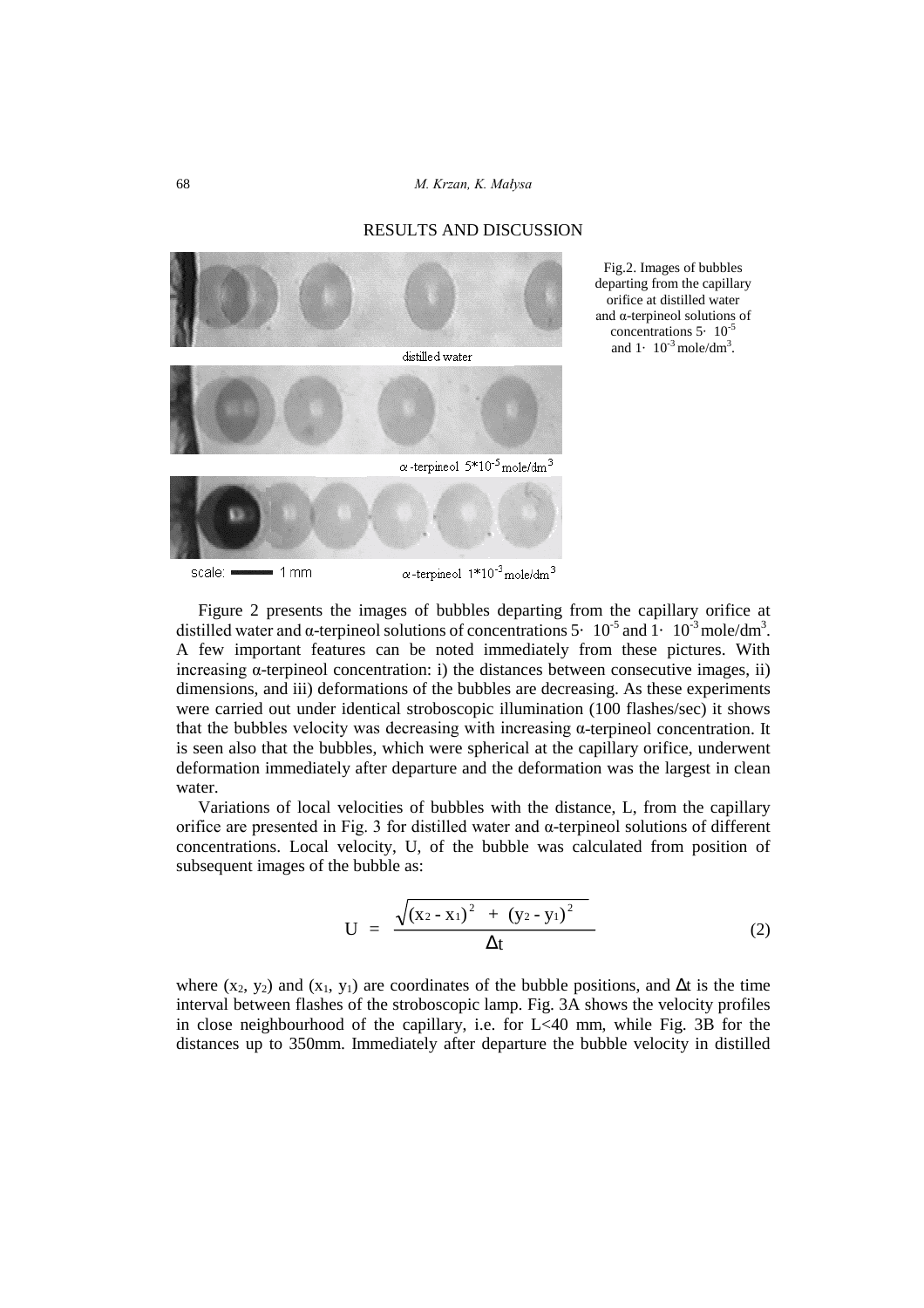water and  $\alpha$ -terpineol solutions increases rapidly. Next, at distances ca. 5-20 mm either a plateau value is attained or a maximum is observed. As seen in Fig. 3 at low  $\alpha$ -terpineol concentrations three stages can be distinguished on the U=f(L) dependences: i) a rapid acceleration of the bubble immediately after departure, ii) attainment a maximum value followed by a monotonic decreasing of the velocity, and iii) a constant value of velocity, which did not change with distance.



Fig. 3. Variations of local velocities of bubbles with the distance, L, from the capillary orifice. Part A - in the proximity of the capillary ( $L \leq 40$  mm), part B – for the distance L up to 350mm

This constant value of the bubble velocity is called the terminal velocity. With increasing  $\alpha$ -terpineol concentration the maximum height was diminishing and its position was shifted towards shorter distances L. In high concentrations of α-terpineol solutions and in distilled water no maximum was observed and after period of rapid acceleration the bubbles attained the terminal velocity. The bubble terminal velocity was decreasing steadily with increasing  $\alpha$ -terpineol concentration, from 34.8±0.3 cm/s in distilled water down to 15.4 $\pm$ 0.03 cm/s in 0.001 mole/dm<sup>3</sup> α-terpineol solution.

Influence of α-terpineol concentration on size of the bubbles formed at the capillary orifice is illustrated in Fig. 4. There are presented the bubble sizes determined experimentally and calculated. As was discussed above (see Fig. 2) the bubbles were not spherical and therefore the equivalent diameter  $(d_{eq})$ , i.e. diameter of sphere having identical volume as the distorted bubble, was determined on a basis of measurements of the bubble vertical  $(d_v)$  and horizontal  $(d_h)$  diameters as:

$$
d_{eq} = (d_v d_h^2)^{1/3}
$$
 (3)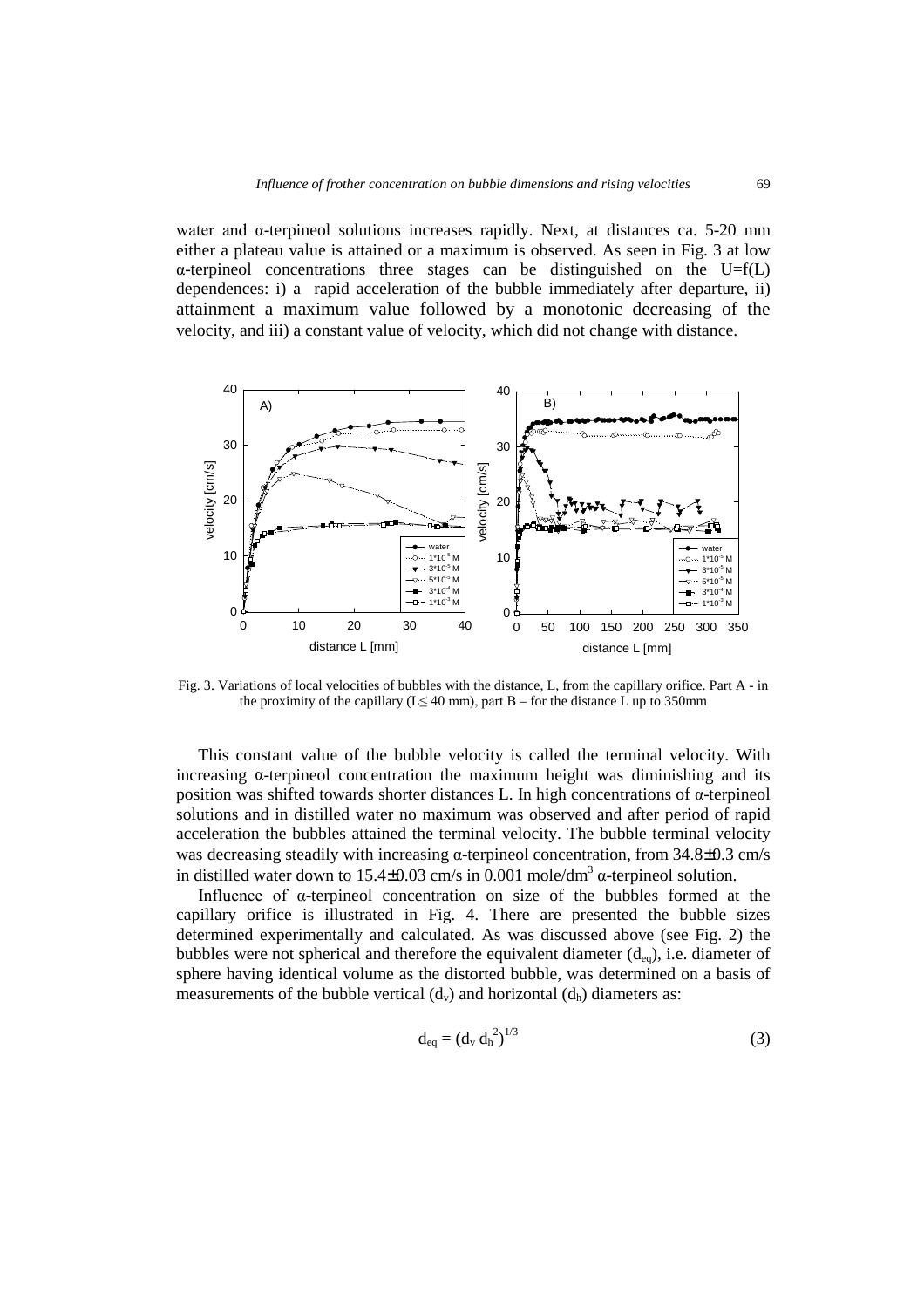Simultaneously the bubble diameters were measured at the capillary orifice, immediately before their departure. Line in Fig. 4 presents values of bubble diameters as calculated fromthe classical Tate's Law (a balance of the buoyancy and surface tension forces acting on the bubble) the bubble diameter is given as:

$$
d_t = [6 d_o \sigma / (\Delta \rho g)]^{1/3}
$$
 (4)

where  $d_0$  is the inner capillary diameter,  $\sigma$  is the solution surface tension,  $\Delta \rho$  is the density difference and g is the gravity acceleration. As seen in Fig. 4 with increasing solution concentration the bubbles diameters were decreasing, but the changes were relatively small (ca.  $10\%$ ), from  $1.48\pm0.03$  mm in distilled water to  $1.38\pm0.03$  mm in 0.001 mole/dm<sup>3</sup>  $\alpha$ -terpineol solution.



Fig. 4. Variations of the bubble diameter with  $\alpha$ terpineol concentration

Fig 5. Variations of the bubble deformation with the distance, L, from the capillary orifice

Variations of the bubble shape deformation with distance L are showed in Fig. 5 for different α-terpineol concentrations. Deformation from the spherical shape was determined from measurements of the horizontal and vertical diameters as a ratio of these diameters. As seen the bubbles, spherical on the capillary orifice, deformed almost immediately after departing. The maximum deformation was observed in a clean water. With increasing  $\alpha$ -terpineol concentration the deformations were decreasing, At high concentrations ( $c \geq 3$  ·  $10^{-4}$  mole/dm<sup>3</sup>) the deformations were very small, of an order ca. 5% only. Comparing data presented in Figs. 5 and 3 a correlation between variations of the bubble local velocities and its deformation can be noted. Maxima were observed for the same solution concentrations (lowest  $\alpha$ -terpineol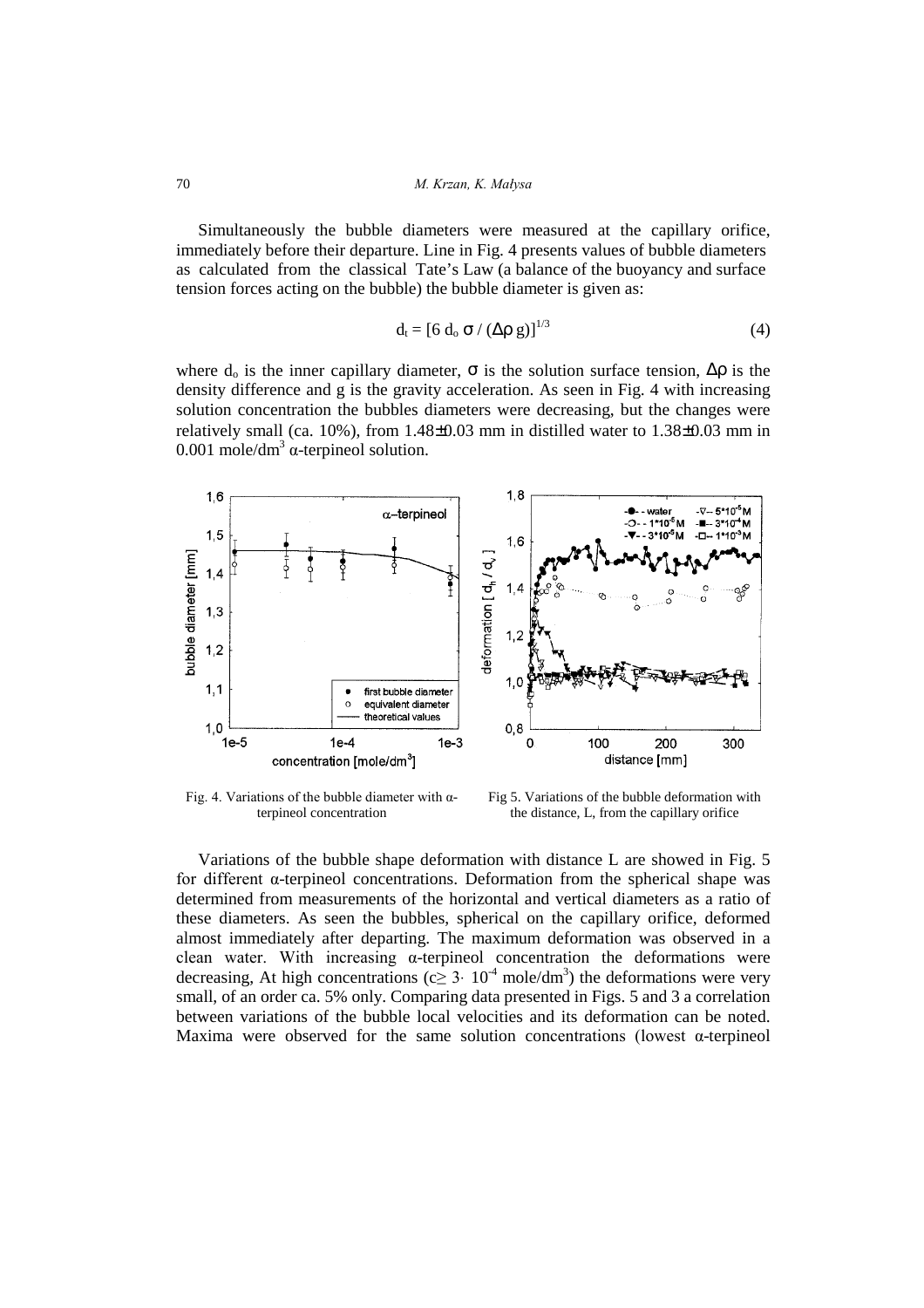concentrations) and at similar distances from the capillary. Reasons of these phenomena will be discussed further.

To get information about degree of adsorption coverages the surface tension of αterpineol solutions was measured and values of the surface excess (surface concentration), Γ, were calculated. Fig. 6A presents the dependences of the surface tension, σ, and the Γ values on α-terpineol concentration. Equation of state derived from the Frumkin isotherm:

$$
\sigma = \sigma_0 + RT \Gamma_{\infty} [\ln(1-\theta) + \frac{H_s}{RT} \theta^2]
$$
 (5)

where  $\sigma_0$  - is the surface tension of water,  $\theta = \Gamma/\Gamma_{\infty}$ ,  $\Gamma_{\infty}$  the maximum surface concentration and  $H_s$  is the Frumkin interaction parameter, was fitted to the dependencies of surface tension on concentration of the n-alkanols solutions studied The obtained parameters of the Frumkin isotherm are as follows:  $\Gamma_{\infty} = 4.15*10^{-10}$ mole/cm<sup>2</sup>,  $a_i = 1.21 * 10^{-3}$  mole/dm<sup>-3</sup>, Hs = 1.75 kJ/mole. Points in Fig. 6A show the measured surface tension data, while line is the fitted dependence.



Fig. 6. A **-** Dependences of the surface tension, σ, and the surface excess, Γ, on α-terpineol concentration. B - Values of the equilibrium adsorption coverage, θ, and the adsorption coverage over surface of the departing bubbles for  $t_{ads}$ =1.6 and 0.2 sec as a function of  $\alpha$ -terpineol concentration

To determine adsorption coverage at the interface of the bubble detaching from capillary orifice in α-terpineol solution the convective-diffusion model elaborated in (Warszynski at al., 1998) for the bubble detaching from capillary described in details in (Jachimska at al., 2001) was applied. In our experiments the time of rapid expansion of the bubble surface was 1.6 sec. It means that degree of adsorption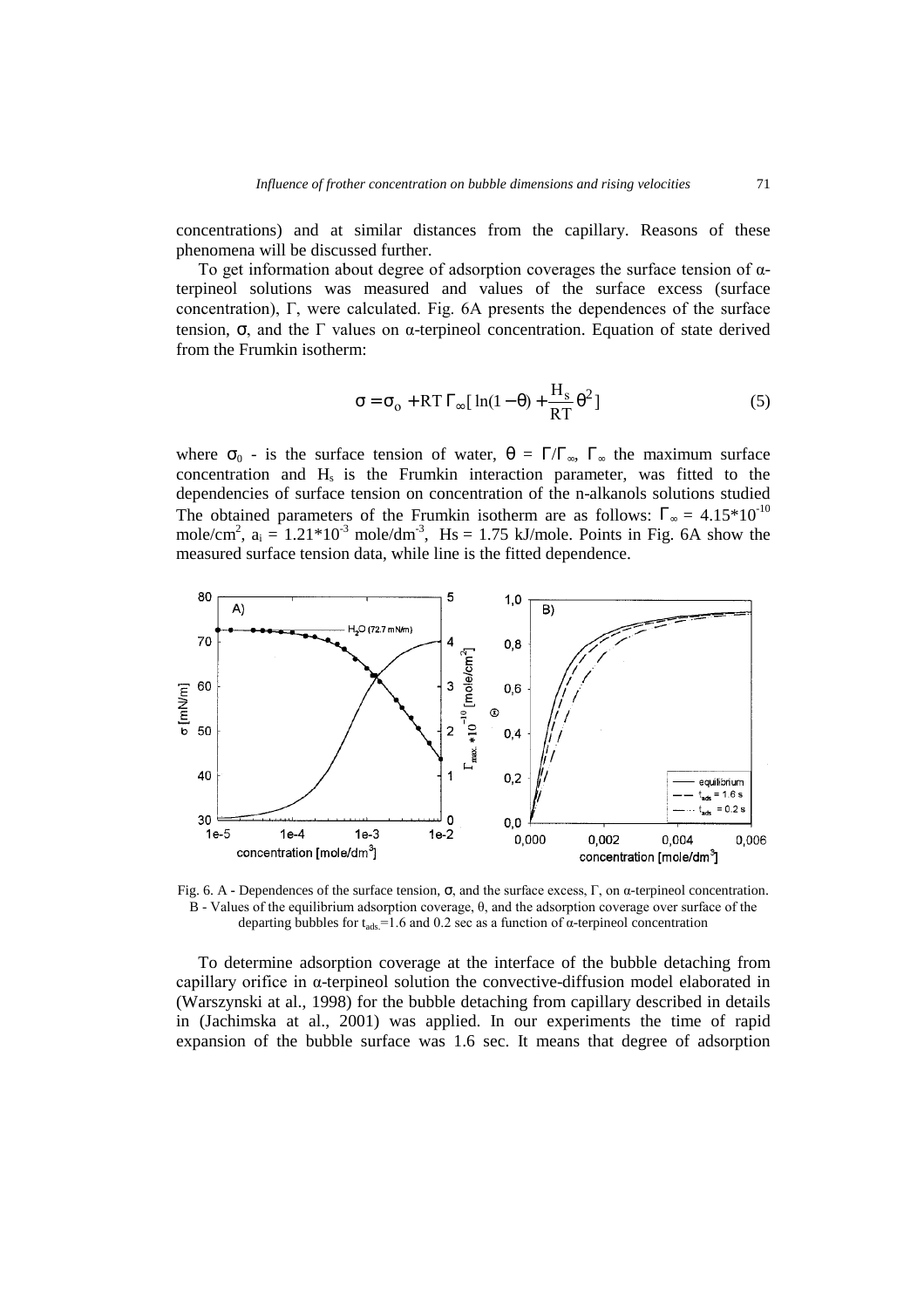coverage over surface of the departing bubble was determined by amount of  $\alpha$ terpineol adsorbed at the bubble interface during this time. Figure 6B presents values of the adsorption coverages over surface of the departing bubbles,  $\theta_{\text{dep}}$ , as a function of α-terpineol concentration. For sake of comparison there are also presented the equilibrium adsorption coverages. As seen the adsorption coverages at interface of the departing bubble ( $t_{ads}$ =1.6 s) were lower than the equilibrium ones ( $t_{ads}$ = ∞). However, these deviations were not large – of an order 20-30% (maximum). Certainly, when the bubble formation time is shorter then the differences could be very significant. This is illustrated also in 6B (see data for  $t_{ads} = 0.2$ s).

In Fig. 7 the experimentally determined values of the bubble terminal velocities are compared to that ones predicted from the models available in the literature. Solid points show the terminal velocity values, while empty points refer to the maximum local velocities in α-terpineol solutions. The dashed lines present values of the bubble terminal velocity in clean water as calculated from the Moore (1965) theory and the Clift at al. (1973) model. In the Moore theory the terminal velocity is calculated from a drag coefficient  $C_D$  of an oblate spheroid:

$$
C_{\rm D} = \frac{48G(\chi)}{Re} \left( 1 + \frac{H(\chi)}{1} + \ldots \right)
$$
 (6)

where Re is a Reynolds number and G and H are functions of the aspect ratio  $\chi$ defined as the ratio of the major and minor diameters of bubble).



Fig.7. Comparisons of the experimental values, of the terminal (solid symbols) and maximum (empty symbols) velocities of bubbles in distilled water and α-terpineol solutions, to predictions of the models

The terminal velocity  $U_t$  of bubble is calculated by an iteration procedure from the relation: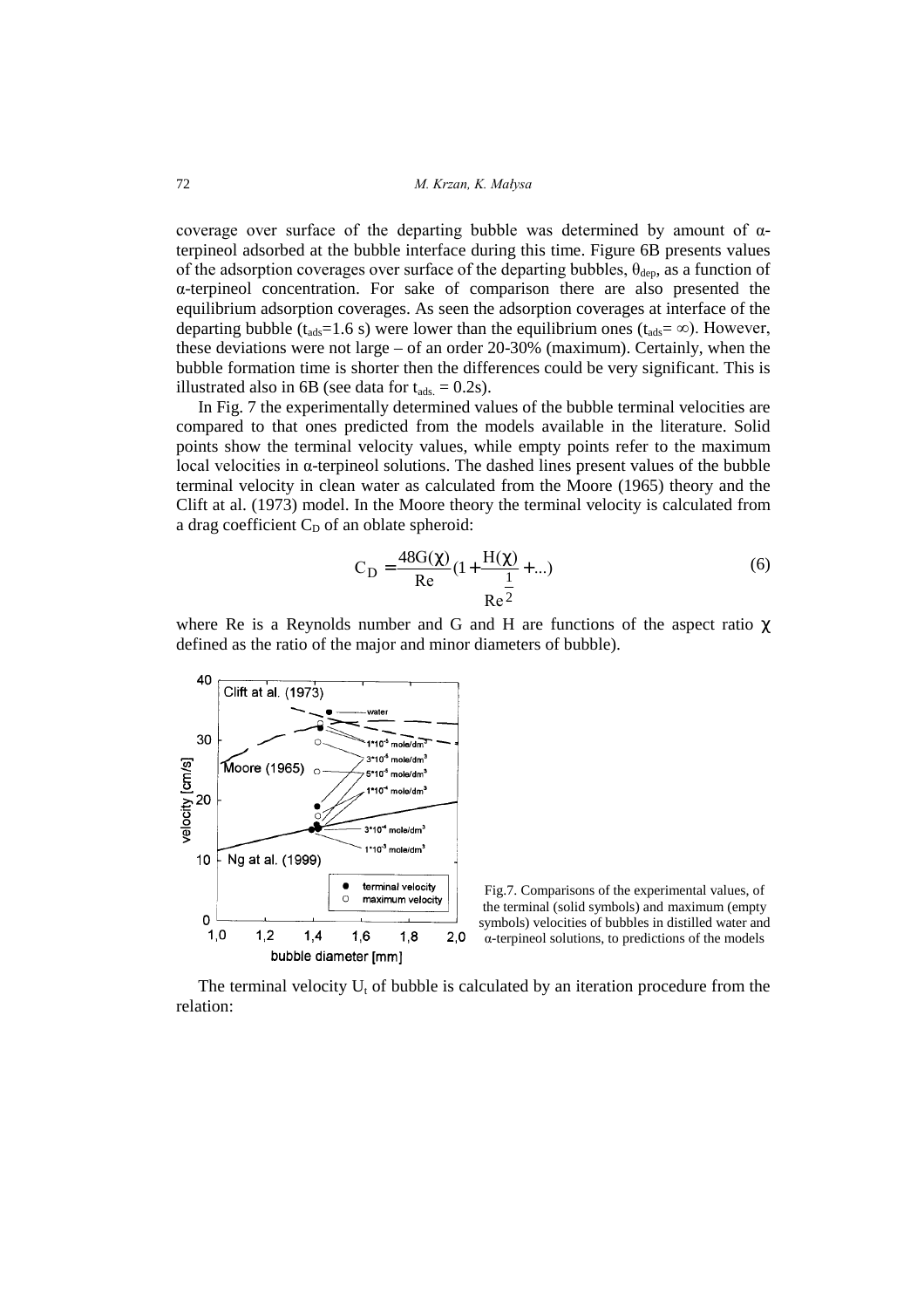$$
U_t \left(1 + \frac{H(\chi)}{\frac{1}{Re^2}}\right) = \frac{r^2 g}{9v G(\chi)}
$$
\n<sup>(7)</sup>

where r, g, and  $\nu$  and a bubble radius, a gravitation acceleration and viscosity, respectively. According to Clift at al. for bubbles of diameters  $d_e > 1.3$  mm their terminal velocity can be approximated line as:  $(8)$ 

$$
U = \left[ (2.14 \sigma / \rho \, d_e) + 0.505 \, g \, d_e \right]^{1/2} \tag{8}
$$

The solid line shows velocity values as calculated from the equation:

$$
U = 5450 \Delta \rho d^{2} (\frac{7}{6} Re^{0.15} + 0.02 Re)^{-1}
$$
 (9)

(Ng at al., 1999) describing motion of a "contaminated" bubble, i.e. in a presence of surfactant.

A few important features can be noticed in Fig. 7. First, the bubble velocity measured in clean water was even a bit higher than that predicted by Moore (Eq. 7) and Clift at al. (Eq. 8) models describing bubble motion in clean liquids, what indicates that our water was really clean. Next, at high α-terpineol concentrations the experimentally determined velocity values are in a good agreement with the "contaminated" model (Eq. 9) predictions. However, at low  $\alpha$ -terpineol concentrations,  $(c < 0.0001$  mole/dm<sup>3</sup>) the experimental data are between the values predicted by the models for "clean" and "contaminated" bubbles. Models for motion of "clean" bubbles assume full fluidity of the bubble interface, while the "contaminated" ones assume that the bubble interface is fully immobilized ("solidified") as a result of surfactant adsorption. Results presented in Fig. 7 clearly show that there is needed a critical (minimum) degree of adsorption coverage to immobilize fully the bubble surface. In the case of  $\alpha$ -terpineol this minimum adsorption coverage needed is ca. 6%. When adsorption coverage is not high enough to retard motion at the bubble surface then its rising velocity can be very significantly higher (even 2 times). Empty points in Fig. 7 present values of the local velocity of bubbles at their maximum (see Fig. 3). In our opinion higher velocity of the bubbles having identical dimensions and rising in the same solution can be caused only by differences in the degree of immobilization of the bubble surface. It indicates also that at low solution concentration there is needed some time to develop a steady state distribution of the adsorbed surfactant, i.e. steady state surface tension gradients immobilizing interface of the accelerating bubble. This is confirmed by data presented in Fig. 5, which shows pulsations of the bubbles shape and are in a good correlation with variations of the bubble rising velocity with distance (see Fig. 3). When local values of surface tension over the bubble surface are changing the bubble shape is expected to pulsate.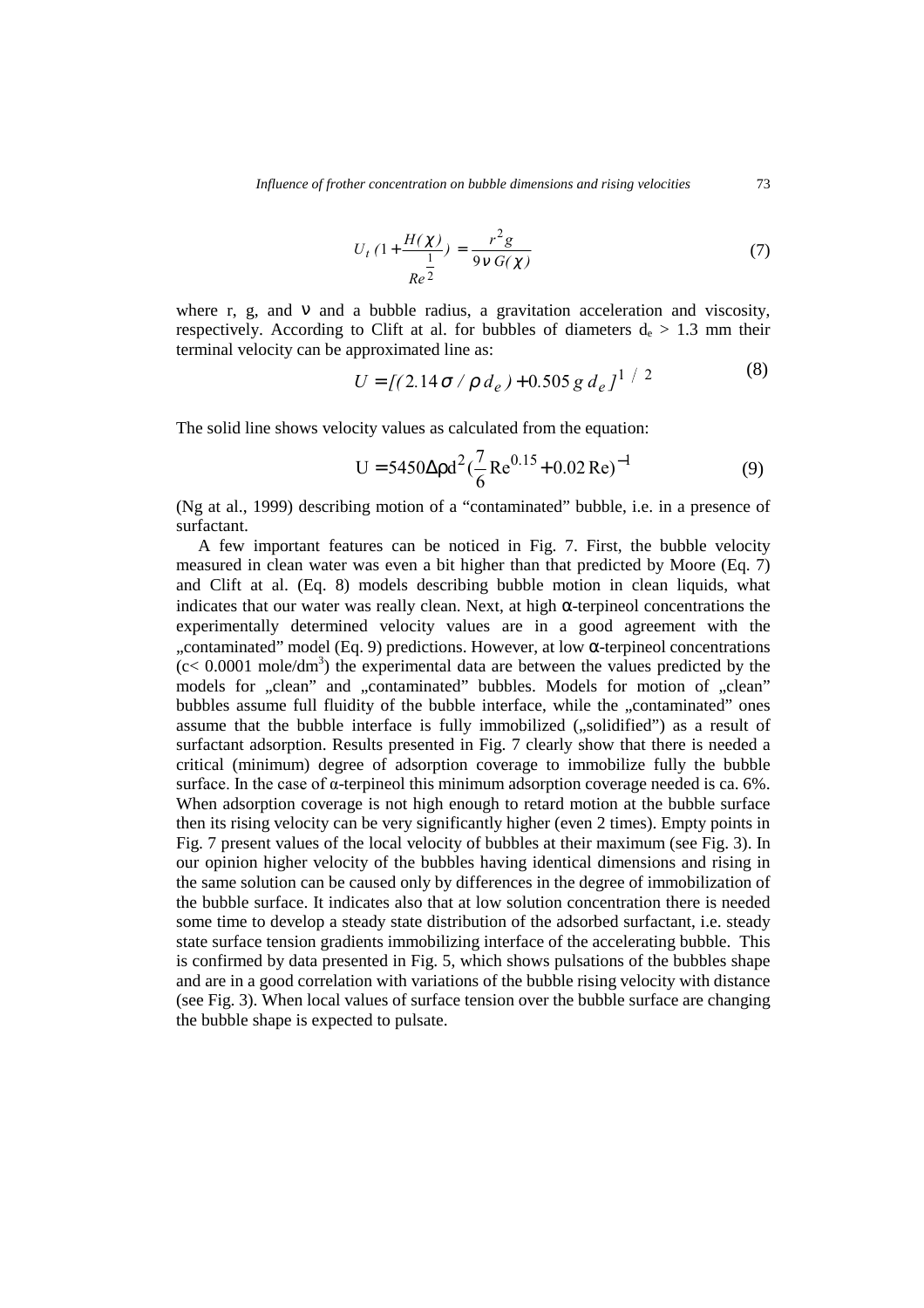

Fig. 8. Images of the bubble bouncing back to the solution from a liquid-gas interface. Time delay between the subsequent frames is 846 µs

To illustrate how rapid are phenomena related to bubble motion and collisions a sequence of pictures of the bubble approaching surface of  $3 \cdot 10^{-5}$  mole/dm<sup>3</sup>  $\alpha$ -terpineol solution is presented in Fig. 8. Each subsequent picture shows the bubble position and its shape after a time interval of 0.845 ms. It is clearly seen that bubble approaching solution surface neither ruptures immediately nor "stays" at the surface. Velocity of the bubble approaching free surface didn't decrease till the surface started to be deformed. After forming a "dome" the bubble started to move backward, i.e. opposite to the direction of buoyancy force, within time period ca. 2-4 ms. Simultaneously, the bubble shape started to pulsate very rapidly, changing its shape during time intervals shorter than 0.845 ms. Number of these "bouncing" from solution surface and its distance varied with solution concentration.

These data show clearly, in our opinion, the importance of dynamic effects and non-equilibrium adsorption coverages in bubble motion, bubble collisions with grains and formation of the flotation aggregates.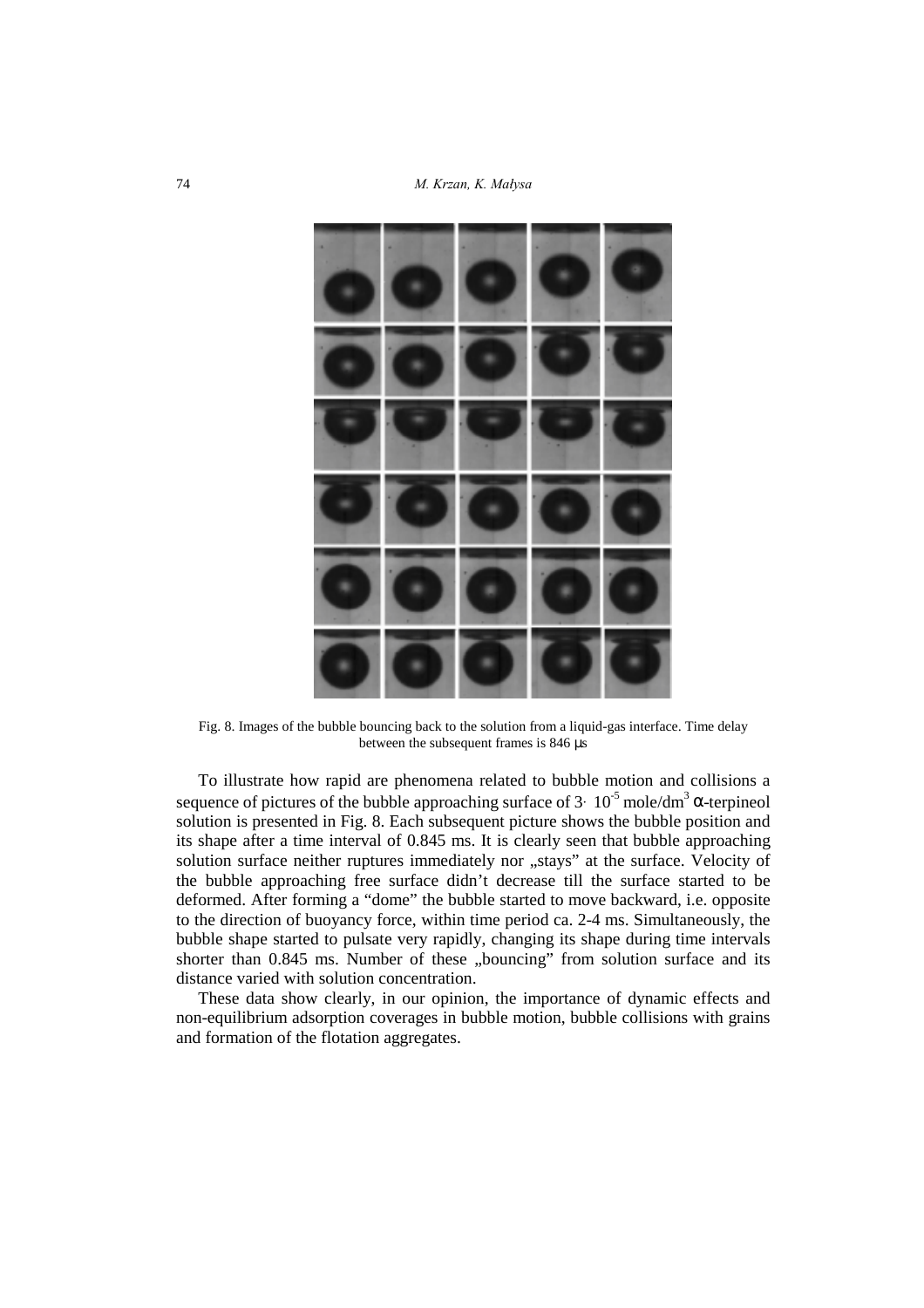### **CONCLUSIONS**

Adsorption of  $\alpha$ -terpineol at bubble surface causes significant decreasing of the bubble rising velocity. Even such low  $\alpha$ -terpineol concentration as 3· 10<sup>-5</sup> mole/dm<sup>3</sup> lowered the bubble terminal velocity by ca. 40%, from 34.8 to 19.1 cm/s. Depending on α-terpineol concentration the bubbles showed 2 kinds of variations of the local velocity with distance from a point of their formation. At lowest α-terpineol concentrations three stages; acceleration, deceleration and finally steady state (terminal velocity) were detected. At high concentrations only the first and last stage were observed, i.e. there was no maximum on the U<sub>local</sub>=f(distance) dependencies. It was showed that degree of adsorption coverage of the bubble surface by  $\alpha$ -terpineol molecules is the most important factor affecting bubble local velocity profiles and shape pulsations. It was found that adsorption coverage of ca. 6% was the minimum needed to assure a full immobilization of the bubble surface and as result of it the lowering of bubble terminal velocity by ca. 60%.

It was demonstrated that phenomena related to bubble motion, such as shape pulsations and collisions are very rapid (time scale of microseconds). It indicates that dynamic effects and lack of equilibrium adsorption coverages should always be taken into consideration in description of the bubble-grain collisions, formation of the flotation aggregates and their transport to froth layer.

#### ACKNOWLEDGMENTS

Partial financial support from grant of State Committee for Scientific Research (KBN 4 T09A 058 22) is gratefully acknowledged. The authors thank Dr. P. Warszynski for program for calculations of the adsorption coverages and Eng. M. Baranska for her help in surface tension measurements.

#### **REFERENCES**

BANSAL V.K. AND BISWAS A.K., Trans. IMM. Sect. C, 84 (1975) 131-135. Clift R., Grace J.R. and Weber M.E., Academic Press New York San Francisco London 1978

DUKHIN S.S., DERYAGUIN B.V., *Zh. Fiz. Khim*., 35, (1961) 1246-1453.

- JACHIMSKA B., WARSZYnSKI P., MALYSA K., *Colloids & Surfaces* A:, 192 (2001) 177.
- LASKOWSKI J.S*.*, in "*Frothing in Flotation II*" (Laskowski J.S. and Woodburn E.T.- Editors), Gordon and Breach Science Publishers, 1998, chap. 1, p. 1.
- LASKOWSKI J., *Miner. Sci. Eng*., 6 (4), 223 (1974)
- LEJA J., Trans. IMM., 66 (1956/57) 425-437.
- LEJA J., *Surface Chemistry of Froth Flotation.* Plenum Press, New York and London, 1982, chap. 9, p. 549.
- LEKKI J. and Laskowski J.S., *Trans. IMM*. Sect. C, 80 (1971) 174-180.
- LEVICH V.G., *Physico Chemical Hydrodynamics*, Prentice Hall., (1962)
- LUNKENHEIMER K., *Tenside Detergents*, 19 (1982) 272-281.
- MALYSA K., BARZYK W. AND POMIANOWSKI A., *Int. J. Mineral P*rocess., 8 (1981) 329-343.
- MOORE D.W., J*. Fluid Mechanics*, 23 (1965) 749-766
- NG S., WARSZYŃSKI P., ZEMBALA M., MALYSA K., *Physicochemical Problems of Mineral Processing,* 33(1999) 143-161
- du NOUY, P. LECOMTE, *J.Gen. Physiol*., 1 (1919) 521.